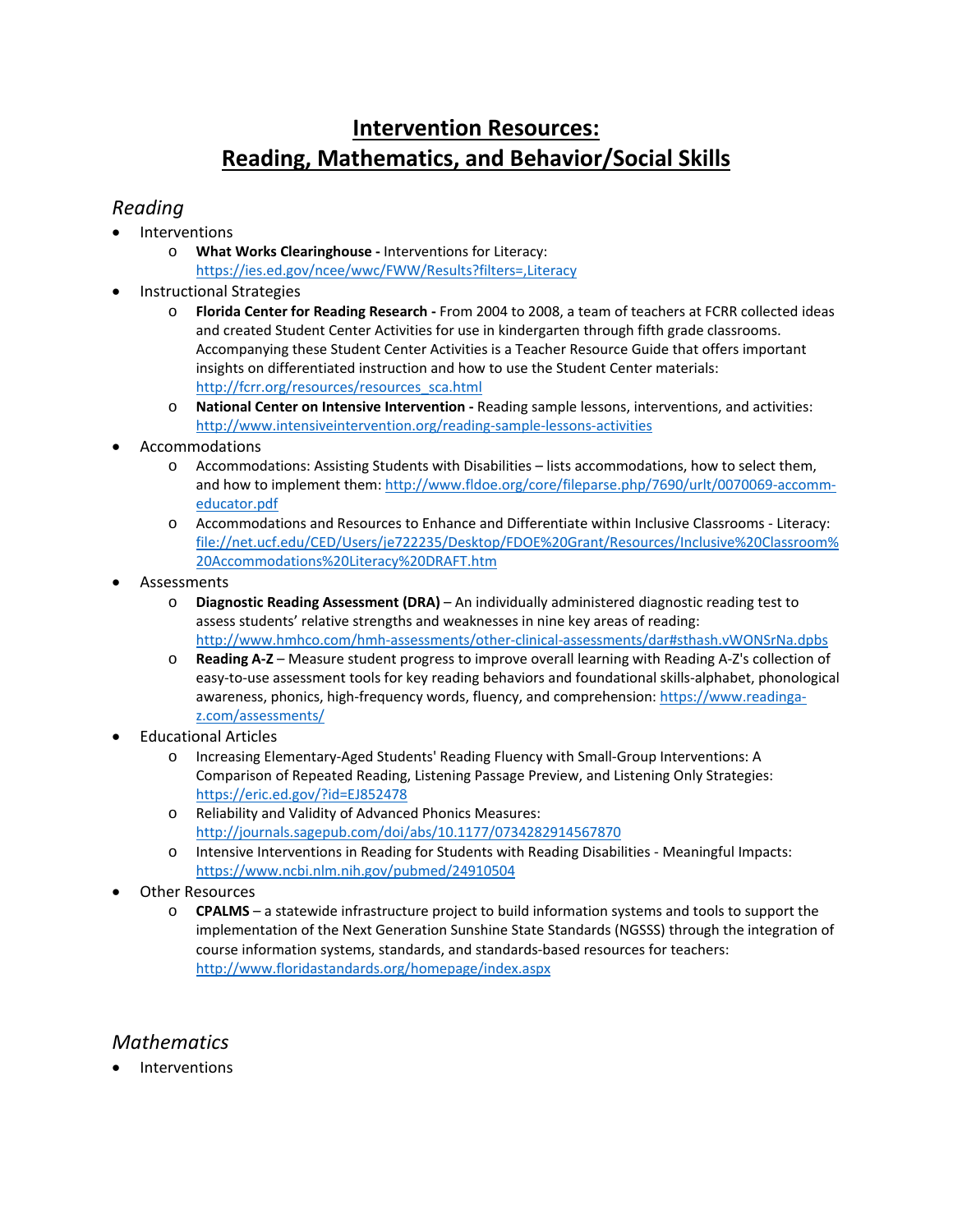- o **Assisting Students Struggling with Mathematics -** Response to Intervention (RtI) for Elementary and Middle Schools: This one has examples of how to gather data with video clips: <http://ies.ed.gov/ncee/wwc/PracticeGuide.aspx?sid=2>
- o **What Works Clearinghouse -** Interventions for mathematics for grades K-12: <https://ies.ed.gov/ncee/wwc/FWW/Results?filters=,Math>
- Instructional Strategies
	- o **MathVIDS -** Videos for different content areas using different instructional strategies and teaching modeling:<http://www.coedu.usf.edu/main/departments/sped/mathvids/videos/videos.html#otoc>
	- o **National Center on Intensive Intervention -** Mathematics sample lessons, instructional considerations, and activities: [http://www.intensiveintervention.org/resources/sample-lessons](http://www.intensiveintervention.org/resources/sample-lessons-activities/mathematics)[activities/mathematics](http://www.intensiveintervention.org/resources/sample-lessons-activities/mathematics)
- Accommodations
	- o Accommodations and Resources to Enhance and Differentiate within Inclusive Classrooms Mathematics:

[file://net.ucf.edu/CED/Users/je722235/Desktop/FDOE%20Grant/Resources/Accommodations%20Ma](file://net.ucf.edu/CED/Users/je722235/Desktop/FDOE%20Grant/Resources/Accommodations%20Math.html) [th.html](file://net.ucf.edu/CED/Users/je722235/Desktop/FDOE%20Grant/Resources/Accommodations%20Math.html)

- o Accommodations: Assisting Students with Disabilities lists accommodations, how to select them, and how to implement them[: http://www.fldoe.org/core/fileparse.php/7690/urlt/0070069-accomm](http://www.fldoe.org/core/fileparse.php/7690/urlt/0070069-accomm-educator.pdf)[educator.pdf](http://www.fldoe.org/core/fileparse.php/7690/urlt/0070069-accomm-educator.pdf)
- **Assessments** 
	- o **Ohio Diagnostic Assessment -** This website has the screeners (beginning of year) and full measure (end of year) (in Reading, Writing and Mathematics), including Administration Manual, Student Booklet, Scoring Sheet and other materials) by grade level (Kindergarten, 1st, 2nd and 3rd grades). The documents are in pdf forma. The manuals include scoring guidelines. The standards for each item/activity are identified in the Administration Manual:
		- <http://education.ohio.gov/Topics/Testing/Diagnostic-Assessments>
		- [http://education.ohio.gov/Topics/Testing/Diagnostic-Assessments/New-Diagnostic-](http://education.ohio.gov/Topics/Testing/Diagnostic-Assessments/New-Diagnostic-Assessments-List)[Assessments-List](http://education.ohio.gov/Topics/Testing/Diagnostic-Assessments/New-Diagnostic-Assessments-List)
	- o **Partnership for Assessment for Readiness of College and Careers** Mathematics practice tests for grades 2-8, including Algebra 1 and 2 and Geometry[: http://parcc.pearson.com/practice-tests/math](http://parcc.pearson.com/practice-tests/math)
	- o **Inside Mathematics** Grade-level formative performance assessment tasks with accompanying scoring rubrics and discussions for grades 3-12[: http://www.insidemathematics.org/performance](http://www.insidemathematics.org/performance-assessment-tasks)[assessment-tasks](http://www.insidemathematics.org/performance-assessment-tasks)
	- o **The Mathematics Common Core Toolbox**
		- Sample tasks from Algebra assessments through the CCSS, grades 6-12: <http://ccsstoolbox.agilemind.com/pdf/Algebra%20I%20Assessments.pdf>
		- Sample tasks from Geometry assessments through the CCSS, grades 6-12: <http://ccsstoolbox.agilemind.com/pdf/Geometry%20Assessments.pdf>
- Educational Articles
	- o Fuchs, L. S., Fuchs, D., & Prentice, K. (2004). Responsiveness to mathematical problem-solving instruction. *Journal of Learning Disabilities, 37*, 293–306.
	- o "Supporting Mathematical Proficiency: Strategies for New Special Education Teachers": <http://journals.sagepub.com/doi/full/10.1177/0040059917692112>
- Other Resources
	- o **Difficulties with Mathematics -** This one has good information about specific difficulties in learning mathematics. It sample items:<http://www.pbs.org/wgbh/misunderstoodminds/mathdiffs.html>
	- o **NCTM -** Variety of resources for teachers of mathematics, including lesson plans, strategies, and instructional materials: [http://www.nctm.org](http://www.nctm.org/)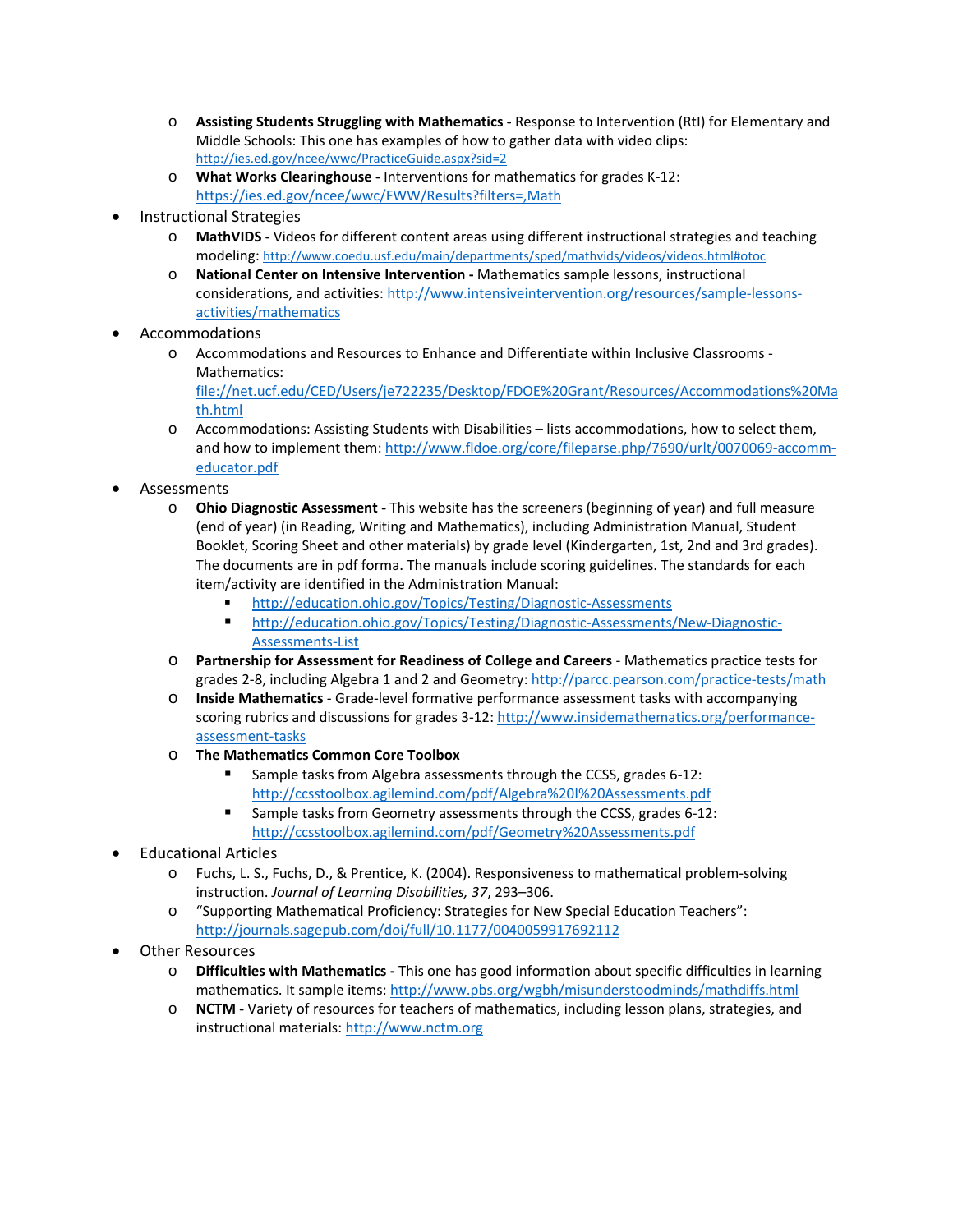#### *Behavior and Social Skills*

- **Interventions** 
	- o **What Works Clearinghouse -** Interventions for Behavior: <https://ies.ed.gov/ncee/wwc/FWW/Results?filters=,Behavior>
	- o **National Center on Intensive Intervention -** Behavior strategies and sample resources: <http://www.intensiveintervention.org/behavior-strategies-and-sample-resources>
- Instructional Strategies
	- o **LD Online** Teaching Social Skills to Kids Who Don't Have Them: [http://education.wm.edu/centers/ttac/resources/articles/teachtechnique/strategiesforteachingsocia](http://education.wm.edu/centers/ttac/resources/articles/teachtechnique/strategiesforteachingsocialskills/index.php) [lskills/index.php](http://education.wm.edu/centers/ttac/resources/articles/teachtechnique/strategiesforteachingsocialskills/index.php)
	- o **William and Mary School of Education** Strategies for Teaching Social Skills in the School Environment:

[http://education.wm.edu/centers/ttac/resources/articles/teachtechnique/strategiesforteachingsocia](http://education.wm.edu/centers/ttac/resources/articles/teachtechnique/strategiesforteachingsocialskills/index.php) [lskills/index.php](http://education.wm.edu/centers/ttac/resources/articles/teachtechnique/strategiesforteachingsocialskills/index.php)

- Accommodations
	- o **Behavior Management** (Page 42) List of accommodations that can assist with the implementation of behavior plans or support[: http://www.fldoe.org/core/fileparse.php/7690/urlt/0070069-accomm](http://www.fldoe.org/core/fileparse.php/7690/urlt/0070069-accomm-educator.pdf)[educator.pdf](http://www.fldoe.org/core/fileparse.php/7690/urlt/0070069-accomm-educator.pdf)
- **Assessments** 
	- o **Progress monitoring tools for behavior:** [http://www.intensiveintervention.org/chart/behavioral](http://www.intensiveintervention.org/chart/behavioral-progress-monitoring-tools)[progress-monitoring-tools](http://www.intensiveintervention.org/chart/behavioral-progress-monitoring-tools)
- Educational Articles
	- o Berry Kuchle, L., Littman J., Elledge, A., & McInerney, M. (2014). Course Enhancement Module: Evidence-Based Behavioral Interventions. Gainesville, FL: *The CEEDAR Center*. Retrieved from [http://www.ceedar.org](http://www.ceedar.org/)
	- o Vincent, C., Horner, R. & Sugai, G. (2002). Developing social competence for all students. *Clearinghouse on Disabilities and Gifted Education*. Retrieved from [http://www.ericdigests.org/2003-](http://www.ericdigests.org/2003-3/social.htm) [3/social.htm](http://www.ericdigests.org/2003-3/social.htm)
- Other Resources
	- o **Positive Behavioral Interventions & Supports -** Everything you need to know about PBIS, how to implement it in the schools, and how to evaluate its effectiveness:<https://www.pbis.org/>

#### *Instructional and Assistive Technology*

- Applications
	- o **Seesaw** Students can "show what they know" using photos, videos, drawings, text, PDFs, and links. You can also import directly from most popular apps, like Google apps: <https://web.seesaw.me/>
	- o **Rewordify** Online software that improves reading, learning and teaching. It helps simplify difficult English and effectively teach new words:<https://rewordify.com/>
- **Resources** 
	- o **Newsela** The Newsela Instructional Content Platform is the only platform purpose-built to get students not just reading, but truly engaged with every word[: https://newsela.com/](https://newsela.com/)
	- o **ReadWriteThink** Classroom resources for grades K-12, professional development resources and educational videos[: http://www.readwritethink.org/](http://www.readwritethink.org/)
	- o **Tools for Educators** offers free worksheets, a free board game maker, board game creator, and ready to print board games to use as resources for lessons, lesson plans and printable materials for English classes:<http://www.toolsforeducators.com/boardgames/>